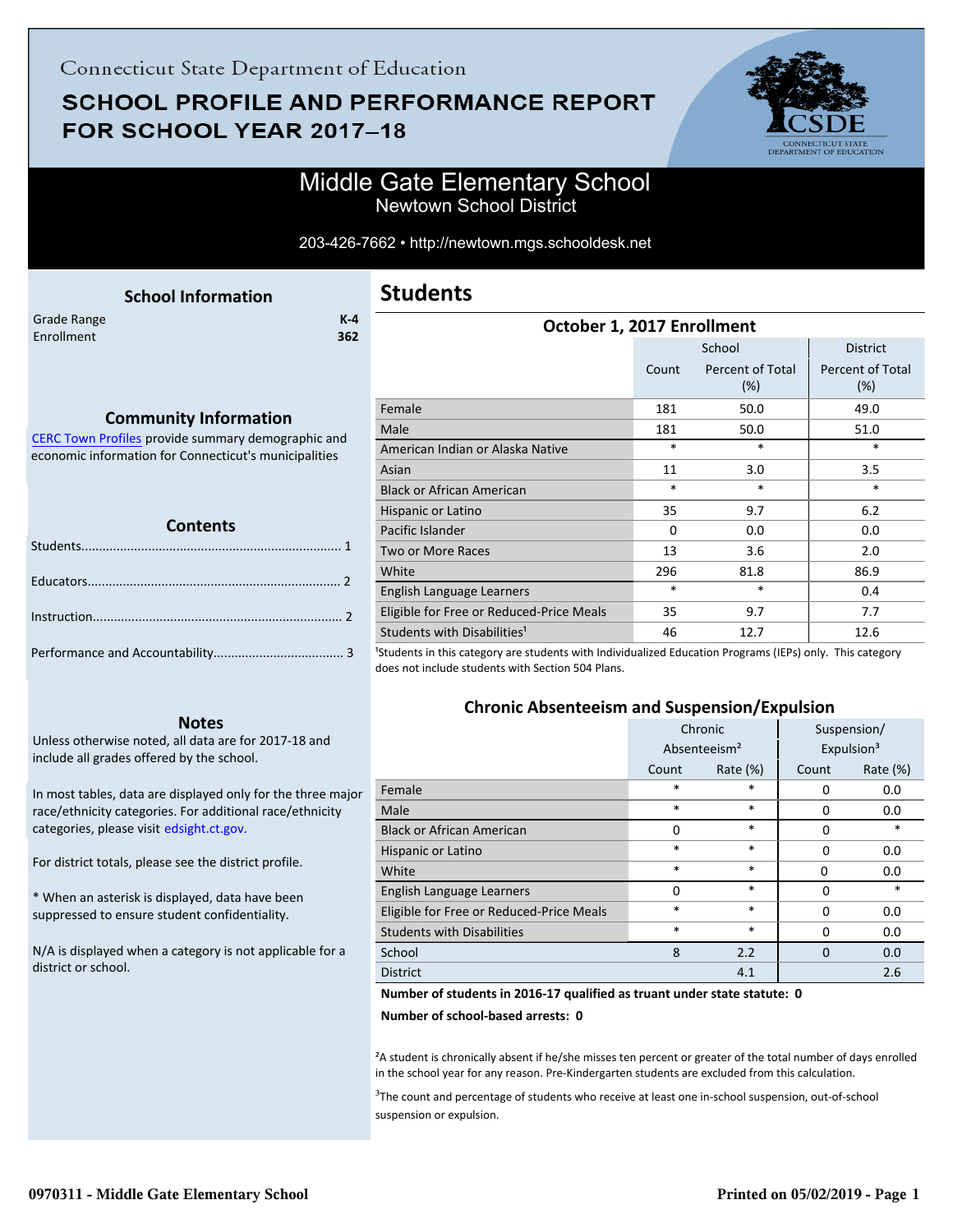# School Profile and Performance Report for School Year 2017-18 Middle Gate Elementary School Newtown School District

### **Educators**

|  | Full-Time Equivalent (FTE) <sup>1</sup> Staff |  |
|--|-----------------------------------------------|--|
|--|-----------------------------------------------|--|

|                                                           | <b>FTE</b> |
|-----------------------------------------------------------|------------|
| <b>General Education</b>                                  |            |
| Teachers and Instructors                                  | 25.5       |
| Paraprofessional Instructional Assistants                 | 6.9        |
| <b>Special Education</b>                                  |            |
| Teachers and Instructors                                  | 3.0        |
| Paraprofessional Instructional Assistants                 | 7.7        |
| <b>Administrators, Coordinators and Department Chairs</b> |            |
| School Level                                              | 2.0        |
| Library/Media                                             |            |
| Specialists (Certified)                                   | 1.0        |
| <b>Support Staff</b>                                      | 0.6        |
| Instructional Specialists Who Support Teachers            | 4.5        |
| Counselors, Social Workers and School Psychologists       | 1.0        |
| <b>School Nurses</b>                                      | 1.2        |
| Other Staff Providing Non-Instructional Services/Support  | 19.8       |

| <b>Educators by Race/Ethnicity</b>         |       |                         |                         |  |  |
|--------------------------------------------|-------|-------------------------|-------------------------|--|--|
|                                            |       | School                  | <b>District</b>         |  |  |
|                                            | Count | Percent of Total<br>(%) | Percent of Total<br>(%) |  |  |
| American Indian or Alaska<br><b>Native</b> | O     | 0.0                     | 0.2                     |  |  |
| Asian                                      | 0     | 0.0                     | 1.4                     |  |  |
| <b>Black or African American</b>           | O     | 0.0                     | 0.2                     |  |  |
| Hispanic or Latino                         | 1     | 2.3                     | 0.9                     |  |  |
| Pacific Islander                           | 0     | 0.0                     | 0.0                     |  |  |
| Two or More Races                          | 0     | 0.0                     | 0.0                     |  |  |
| White                                      | 42    | 97.7                    | 97.2                    |  |  |

### **Classroom Teacher Attendance, 2016-17**

|                                             | School | District |
|---------------------------------------------|--------|----------|
| Average # of FTE Days Absent Due to Illness | 5.9    | 9.2      |
| or Personal Time                            |        |          |

<sup>1</sup>In the full-time equivalent count, staff members working part-time in the school are counted as a fraction of full-time. For example, a teacher who works half-time in a school contributes 0.50 to the school's staff count.

## **Instruction and Resources**

|                                       | <b>School Schedule</b> |                                  |          |
|---------------------------------------|------------------------|----------------------------------|----------|
| Days of Instruction                   | 181                    | <b>School Hours for Students</b> |          |
| <b>Hours of Instruction Per Year</b>  |                        | <b>Start Time</b>                | 09:05 AM |
| Grades 1-12 and Full-Day Kindergarten | 980                    | End Time                         | 03:37 PM |
| Half/Extended Day Kindergarten        | N/A                    |                                  |          |

### **Students with Disabilities Who Spend 79.1 to**

### 100 Percent of Time with Nondisabled Peers<sup>3</sup>

|                              | Count  | Rate (%) |
|------------------------------|--------|----------|
| Autism                       | $\ast$ | ×        |
| <b>Emotional Disturbance</b> | N/A    | N/A      |
| Intellectual Disability      | 0      | 0.0      |
| Learning Disability          | 7      | $\ast$   |
| Other Health Impairment      | 12     | $\ast$   |
| <b>Other Disabilities</b>    | $\ast$ | $\ast$   |
| Speech/Language Impairment   | 6      | $\ast$   |
| School                       | 31     | 77.5     |
| <b>District</b>              |        | 74.1     |
|                              |        |          |

³Ages 6-21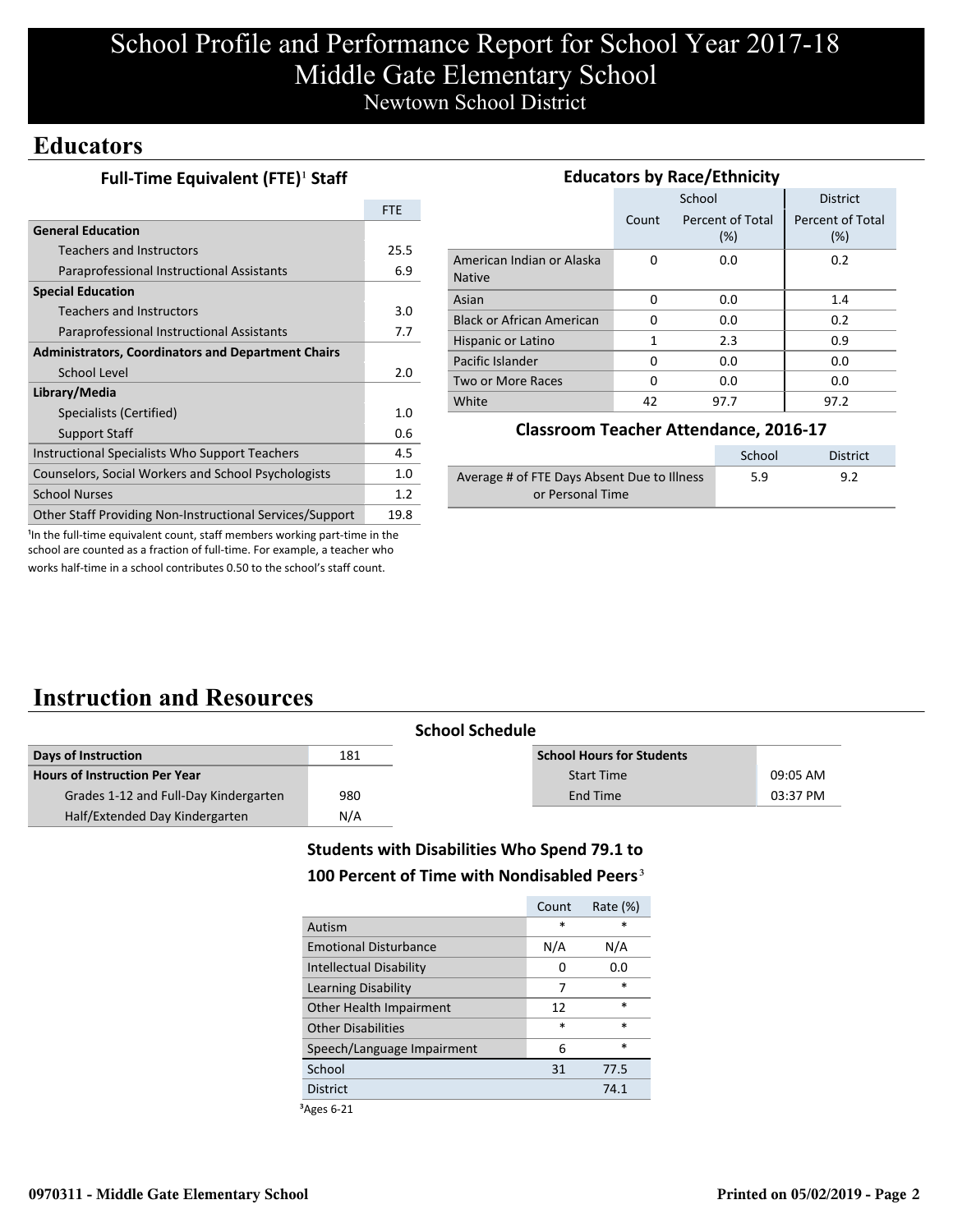## School Profile and Performance Report for School Year 2017-18 Middle Gate Elementary School Newtown School District

## **Performance and Accountability**

### **School Performance Index (SPI)**

A School Performance Index (SPI) is the average performance of students in a subject area (i.e., ELA, Mathematics or Science) on the state summative assessments.The SPI ranges from 0-100. An SPI is reported for all students tested in a school and for students in each individual student group. Connecticut's ultimate target for an SPI is 75. The USDOE approved Connecticut's waiver request related to statewide student assessment in science. As a result, in spring 2018, the Connecticut State Department of Education administered a NGSS Assessment Field Test for both science standard and alternate assessments. Therefore, no science data appear in the table below.

|                                              | <b>English Language Arts(ELA)</b> |            | Math   |            |
|----------------------------------------------|-----------------------------------|------------|--------|------------|
|                                              | Count                             | <b>SPI</b> | Count  | <b>SPI</b> |
| American Indian or Alaska Native             | 0                                 | N/A        | 0      | N/A        |
| Asian                                        | $\ast$                            | $\ast$     | $\ast$ | *          |
| <b>Black or African American</b>             | $\ast$                            | $\ast$     | $\ast$ | $*$        |
| Hispanic or Latino                           | 10                                | $\ast$     | 10     | $\ast$     |
| Native Hawaiian or Other Pacific Islander    | 0                                 | N/A        | 0      | N/A        |
| Two or More Races                            | 8                                 | $\ast$     | 8      | $\ast$     |
| White                                        | 118                               | 78.2       | 118    | 74.9       |
| English Language Learners                    | 8                                 | $\ast$     | 8      | $*$        |
| Non-English Language Learners                | 138                               | 78.7       | 138    | 75.4       |
| Eligible for Free or Reduced-Price Meals     | 17                                | $\ast$     | 17     | $\ast$     |
| Not Eligible for Free or Reduced-Price Meals | 129                               | 79.1       | 129    | 75.9       |
| <b>Students with Disabilities</b>            | 18                                | $\ast$     | 18     | $\ast$     |
| <b>Students without Disabilities</b>         | 128                               | 80.1       | 128    | 77.4       |
| <b>High Needs</b>                            | 37                                | 65.0       | 37     | 59.8       |
| Non-High Needs                               | 109                               | 82.0       | 109    | 79.3       |
| School                                       | 146                               | 77.7       | 146    | 74.4       |

### **National Assessment of Educational Progress (NAEP): Percent At or Above Proficient**<sup>1</sup>

|                        | <b>NAEP 2017</b> | <b>NAEP 2013</b> |          |
|------------------------|------------------|------------------|----------|
| <b>READING</b>         | Grade 4          | Grade 8          | Grade 12 |
| Connecticut            | 43%              | 44%              | 50%      |
| <b>National Public</b> | 35%              | 35%              | 36%      |
| <b>MATH</b>            | Grade 4          | Grade 8          | Grade 12 |
| Connecticut            | 40%              | 36%              | 32%      |
| <b>National Public</b> | 40%              | 33%              | 25%      |

<sup>1</sup>NAEP is often called the "Nation's Report Card." It is sponsored by the U.S. Department of Education. This table compares Connecticut's performance to that of national public school students. Performance standards for state assessments and NAEP are set independently. Therefore, one should not expect performance results to be the same [across Smarter Balanced and NAEP. Instead, NAEP results are meant to](https://portal.ct.gov/-/media/SDE/Student-Assessment/NAEP/report-card_NAEP-2017.pdf?la=en) complement other state assessment data. To view student subgroup performance on NAEP, click here.

### **Physical Fitness Tests: Students Reaching Health Standard**²

|                      | Percent of Students by Grade <sup>3</sup> (%) |      |      |           | <b>All Tested Grades</b> |             |
|----------------------|-----------------------------------------------|------|------|-----------|--------------------------|-------------|
|                      | 4                                             | 6    | 8    | <b>HS</b> | Count                    | Rate $(\%)$ |
| Sit & Reach          | 100.0                                         | N/A  | N/A  | N/A       | 64                       | 100.0       |
| Curl Up              | 96.9                                          | N/A  | N/A  | N/A       | 64                       | 96.9        |
| Push Up              | 82.8                                          | N/A  | N/A  | N/A       | 64                       | 82.8        |
| Mile Run/PACER       | 82.8                                          | N/A  | N/A  | N/A       | 64                       | 82.8        |
| All Tests - School   | 68.8                                          | N/A  | N/A  | N/A       | 64                       | 68.8        |
| All Tests - District | 71.7                                          | 57.6 | 54.6 | 69.4      |                          | 63.2        |

 $2$ The Connecticut Physical Fitness Assessment (CPFA) is administered to all students in Grades 4, 6, 8 and 10. The health-related fitness scores gathered through the CPFA should be used to educate and motivate children and their families to increase physical activity and develop lifetime fitness habits.

 $3$ Only students assessed in all four areas are included in this calculation.